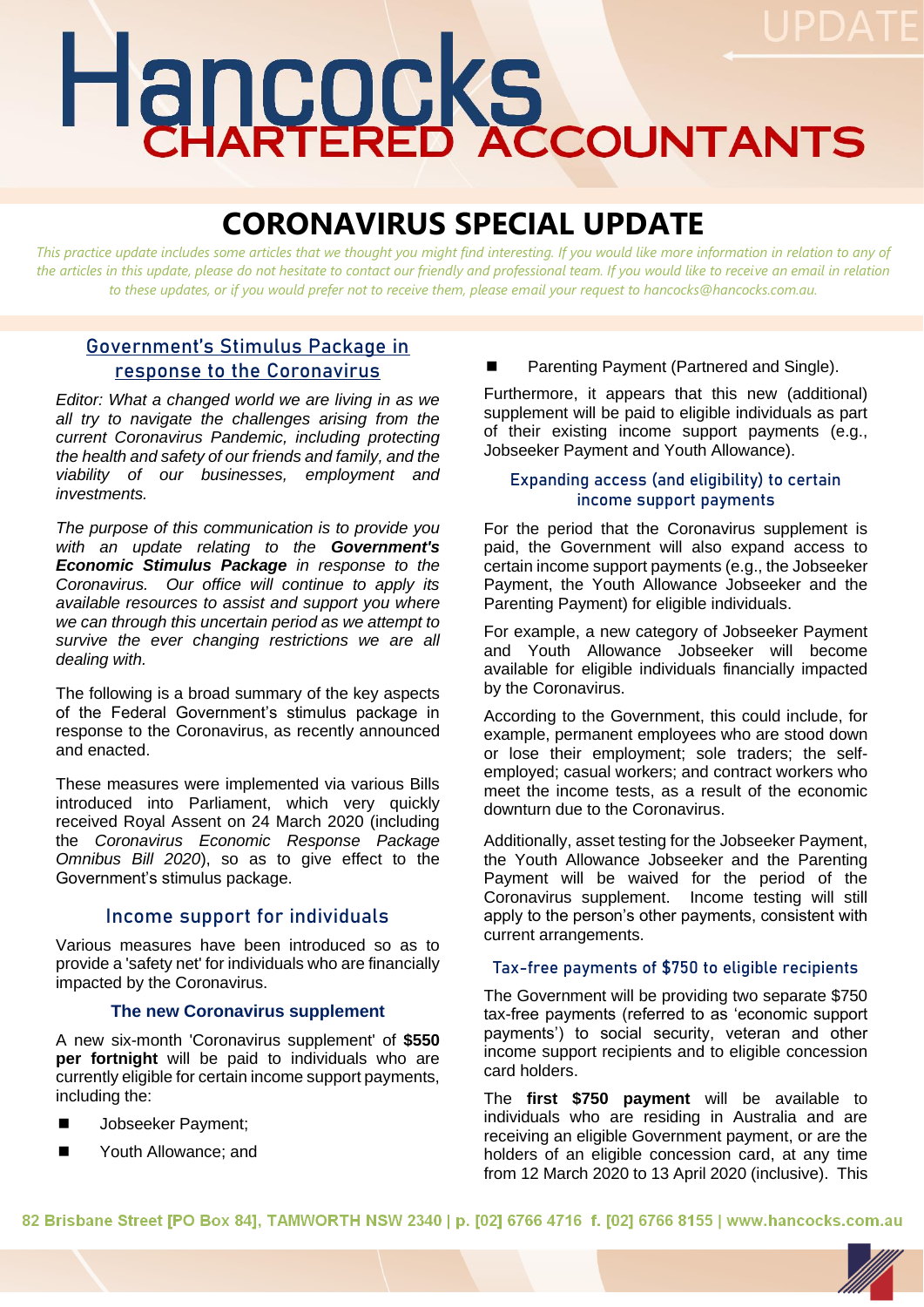payment will be made automatically to eligible individuals from **31 March 2020**.

The **second \$750 payment** will be available to individuals who are residing in Australia and are receiving one of the eligible Government payments or are the holders of one of the eligible concession cards on **10 July 2020** (except for those receiving an income support payment that qualifies them to receive the \$550 fortnightly Coronavirus supplement). This payment will be made automatically to eligible individuals from **13 July 2020**.

Each of the \$750 payments will be **exempt from income tax** and will not count as income for the purposes of Social Security, the Farm Household Allowance and Veteran payments.

#### Early access to superannuation benefits

The Government will introduce a new compassionate ground of release that will allow individuals to access their superannuation entitlements where those benefits are required to assist them to deal with the adverse economic effects of the Coronavirus, but only where **one or more of the following requirements** are satisfied:

- The individual is unemployed.
- The individual is eligible to receive the Jobseeker Payment, Youth Allowance for jobseekers, Parenting Payment (which includes the single and partnered payments), Special Benefit or Farm Household Allowance.
- On or after 1 January 2020 either:
	- the individual was made redundant; or
	- the individual's working hours were reduced by at least 20%; or
	- $-$  if the individual is a sole trader  $-$  their business was suspended or there was a reduction in the business's turnover of at least 20%.

Under this new compassionate ground of release, eligible individuals will be able to access (as a lump sum) up to **\$10,000** of their superannuation entitlements before **1 July 2020**, and a further **\$10,000** from **1 July 2020** (subject to a six-month time frame).

Eligible individuals who are looking to access their superannuation entitlements under the above new ground of release will be able to apply directly to the ATO through the myGov website (at www.my.gov.au) and certify that the relevant eligibility criteria is satisfied.

*Editor: Importantly, such lump sum superannuation withdrawals under this new compassionate ground of release will* **not** *be taxable to the recipient (i.e., they will be* **tax-free***). Also, according to the Government, the amount withdrawn will not affect Centrelink or Veteran's Affairs payments.* 

### Reducing the minimum drawdown amounts for superannuation pensions

The Government will be temporarily reducing the superannuation minimum drawdown amounts for account-based pensions and similar products by 50% for the 2020 and 2021 income years.

*Editor: This basically means that the total minimum annual pension amount that a superannuation fund is otherwise required to pay to a member receiving a pension from the fund (e.g., an account-based pension) will be reduced by half for these two income years.* 

#### Reducing social security deeming rates

From 1 May 2020, the Government will be reducing both the upper and lower social security deeming rates by a further 0.25 percentage points. This is in addition to the recent 0.5 percentage point reduction, resulting in an overall reduction to the social security deeming rates of 0.75 percentage points.

On this basis, as of 1 May 2020, the upper deeming rate will be reduced from 3% to 2.25%, and the lower deeming rate will be reduced from 1% to 0.25%.

*Editor: These reductions reflect the low interest rate environment and its impact on the income from savings. Broadly speaking, the social security deeming rates apply (for 'income test' purposes) to determine the amount of income that an individual is 'deemed' (or taken to) earn from financial investments (e.g., cash deposits and listed securities), irrespective of the actual amount of income (e.g., interest income and dividend income) earned by the individual. In most cases, the deeming rates apply for the purposes of applying the Age Pension 'income test'.* 

Disclaimer: Many of the comments in this publication are general in nature and anyone intending to apply the information to practical circumstances should seek professional advice to independently verify their interpretation and the information's applicability to their particular circumstances.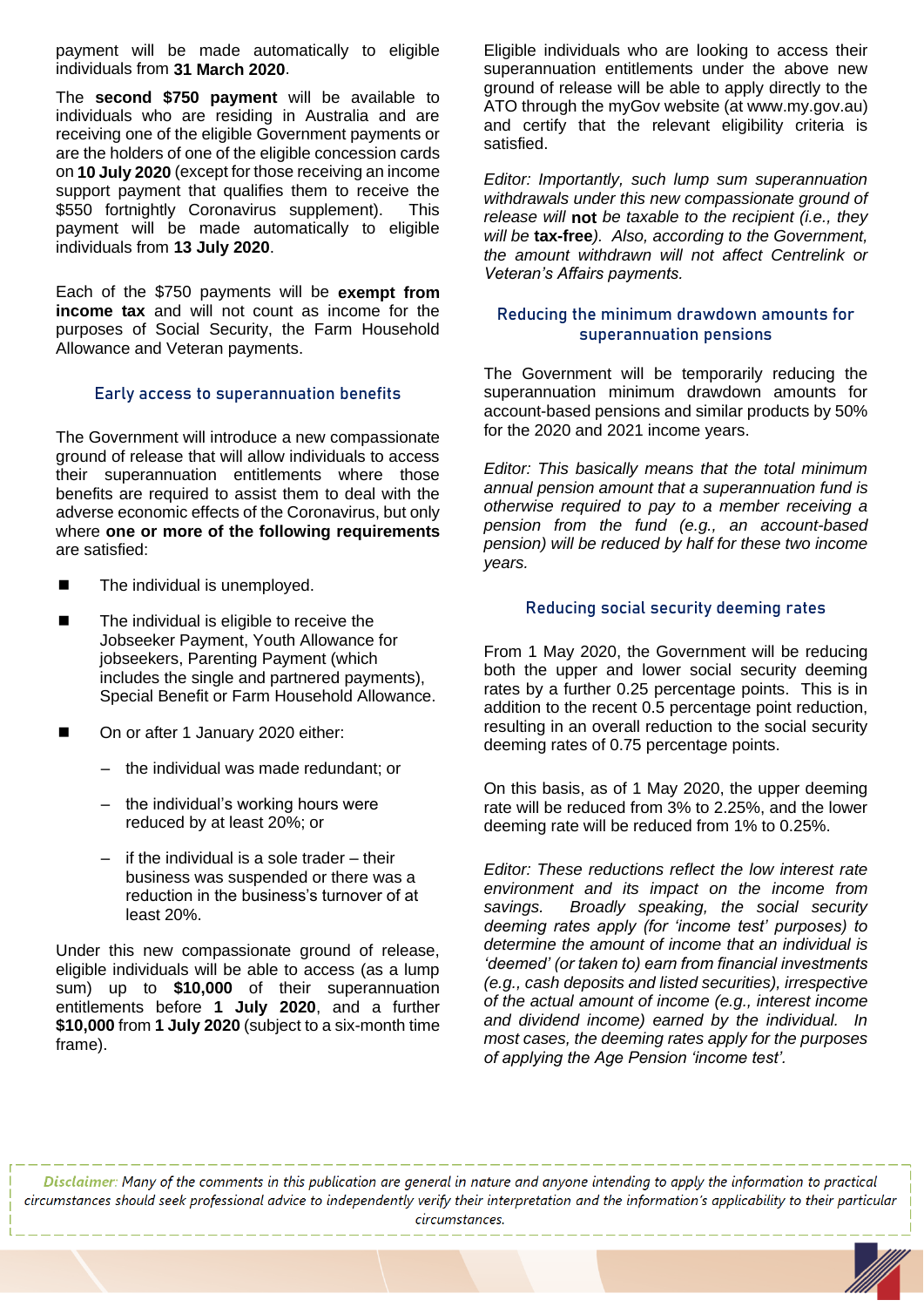# Cash flow assistance for businesses

The Government is also providing cash flow assistance for eligible businesses in the form of two separate measures.

# Boosting cash flow for employers

Small and medium-sized businesses and not-for-profit entities, with an aggregated annual turnover of less than **\$50 million** (usually based on their prior year's turnover) that employ people, may be eligible to receive a total payment (in the form of a refundable credit) of up to **\$100,000** (with a minimum total payment of **\$20,000**), based on their PAYG withholding obligations in two stages:

#### **Stage 1 payment (credit)**

Commencing with the lodgment of activity statements from 28 April 2020, eligible employers that withhold PAYG tax on their employees' salary and wages will receive a tax-free payment equal to 100% of the amount withheld, up to a maximum of \$50,000.

Eligible employers that pay salary and wages will receive a minimum (tax-free) payment of \$10,000, even if they are not required to withhold PAYG tax.

The tax-free payment will broadly be calculated and paid by the ATO as an **automatic credit** to an employer, upon the lodgment of activity statements from 28 April 2020, with any resulting refund being paid to the employer. This means that:

- ◼ **quarterly lodgers** will be eligible to receive the payment for the quarters ending March 2020 and June 2020; and
- **monthly lodgers** will be eligible to receive the payment for the March 2020, April 2020, May 2020 and June 2020 lodgments.

Note that, the minimum payment of \$10,000 will be applied to an entity's first activity statement lodgment (whether for the month of March or the March quarter) from 28 April 2020.

#### **Stage 2 payment (credit)**

For employers that continue to be active, an additional (tax-free) payment will be available in respect of the June to October 2020 period, basically as follows:

**Quarterly lodgers** will be eligible to receive the additional payment for the quarters ending June 2020 and September 2020, with each payment being equal to 50% of their total initial (or Stage 1) payment (up to a maximum of  $$50,000$ ).

**Monthly lodgers** will be eligible to receive the additional payment for the June 2020, July 2020, August 2020 and September 2020 activity statement lodgements, with each additional payment being equal to a quarter of their total initial (or Stage 1) payment (up to a maximum of \$50,000).

Again, the ATO will automatically calculate and pay the additional (tax-free) payment as a **credit** to an employer upon the lodgment of their activity statements from July 2020, with any resulting refund being paid to the employer.

*Editor: It should be noted that eligibility for the above payments is subject to a specific integrity rule that is designed to stamp out artificial or contrived arrangements that are implemented to obtain access to this measure. In particular, if an employer or an associate enters into a scheme with the sole or dominant purpose of obtaining or increasing any of the above payments for a particular employer, for a period, the employer will* **not** *be eligible for any such payments for the relevant period.*

# Wages subsidies for apprentices and trainees

Employers with less than 20 full-time employees, who retain an apprentice or trainee (who was in training with the employer as at 1 March 2020) may be entitled to Government funded wage subsidies.

These will be equal to **50% of the apprentice's or trainee's wage** paid during the nine months from 1 January 2020 to 30 September 2020.

The maximum wage subsidy over the nine-month period will be **\$21,000** per eligible apprentice or trainee.

Employers can register for the subsidy from early April 2020.

# Increasing the instant write-off threshold for business assets

Broadly, the depreciating asset instant asset write-off threshold will be increased from **\$30,000** (for businesses with an aggregated turnover of less than \$50 million) to **\$150,000** (for businesses with an aggregated turnover of less than \$500 million) until 30 June 2020.

The measure applies to both new and second-hand assets first used or installed ready for use in the period beginning on **12 March 2020** (i.e., the date on which this measure was announced) and ending on **30 June 2020**.

# **Small Business Entities ('SBEs')**

*Editor: These are businesses with aggregated turnover of less than \$10 million.*

SBEs will be able to claim an immediate deduction for depreciating assets that cost less than **\$150,000**, provided the relevant asset is first acquired at or after 7.30 pm on 12 May 2015, by legal time in the ACT,

Disclaimer: Many of the comments in this publication are general in nature and anyone intending to apply the information to practical circumstances should seek professional advice to independently verify their interpretation and the information's applicability to their particular circumstances.